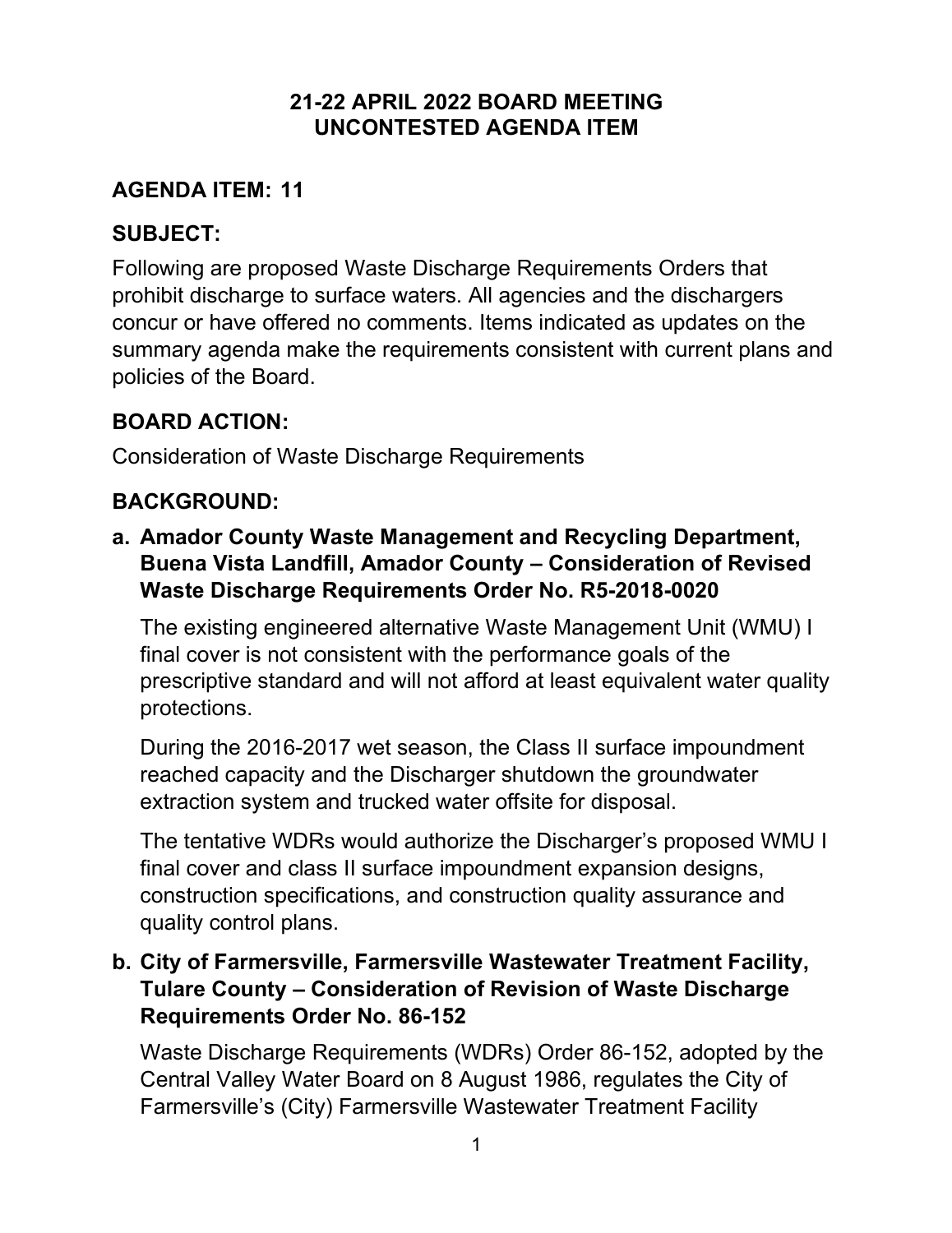(WWTF) and authorizes a monthly average discharge flow of up to 1.25 million gallons per day of undisinfected secondary wastewater from two aeration ponds to eight evaporation/percolation ponds and 140 acres of farmland owned by Jack Hesse. Wastewater Reclamation Requirements (WRRs) Order 84-128 was issued for the reclamation of wastewater to the 140 acres owned by Mr. Hesse. The City reportedly never reclaimed effluent on the 140 acres of farmland.

On 16 November 2020, the City submitted a Report of Waste Discharge for a new WWTF to replace the existing WWTF. The new WWTF consists of one extended aeration activated sludge basin with an anoxic zone and three treatment lanes, two secondary clarifiers, an aerobic digester, a sludge holding tank, a gravity belt thickener, and four concrete lined sludge dying beds. The treated wastewater will be discharged to the ten existing evaporation/percolation ponds.

The proposed Order authorizes a monthly flow limitation of 1.40 million gallons per day. As part of the Salt Control Program, the proposed Order sets an effluent Salinity Action Level of 700 µmhos/cm (calculated as an annual average). Furthermore, the proposed Order sets a 5-day biochemical oxygen demand and total suspended solids of 40 mg/L as a monthly average and 80 mg/L as a daily maximum. In addition, the Order requires the Discharger to remain in compliance with the new Salt and Nitrate Control Programs.

The tentative WDRs were circulated for public comment on 11 February 2022. No comments were received regarding the tentative WDRs.

#### **c. County of Tulare, Woodville Disposal Site, Tulare County – Consideration of Revision of Waste Discharge Requirements Order No. R5-2012-0075**

Tulare County, hereinafter referred to "Discharger", owns and operates the Woodville Disposal Site (Facility). The Facility is located approximately four miles northwest of Woodville in Tulare County. On 3 August 2012, the Central Valley Water Board adopted WDRs Order R5-2012-0075 to regulate the construction, monitoring, operation, and corrective action of the Class III Facility. This Order updates the WDRs for the Facility's existing and planned waste management units, as part of an administrative policy of periodic review, to incorporate revisions to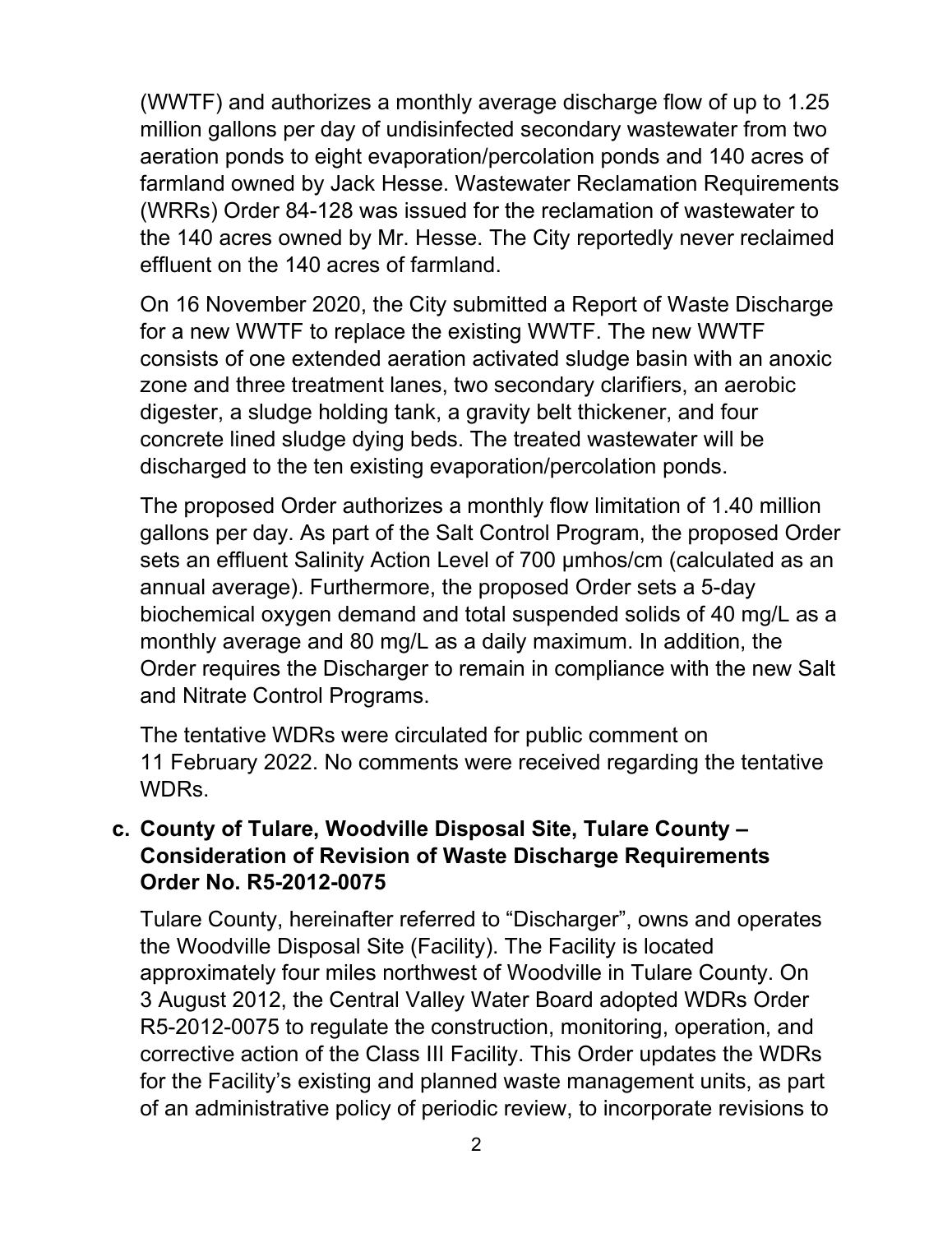regulations and policies adopted thereunder, for continued operation and maintenance.

Comments were received from the County of Tulare on 16 March 2022. The tentative Order was revised to address the comments received.

## **d. Lost Hills Environmental, LLC, Lost Hill Environmental LLC, Kern County – Consideration of Modifications to Waste Discharge Requirements Order No. R5-2010-0123**

Lost Hills Environmental, LLC, hereinafter referred to "Discharger", owns and operates the Lost Hills Environmental LLC (Facility), located at 14045 Holloway Road in Lost Hills, CA. The Facility is approximately 331 acres in size and is currently regulated by Waste Discharge Requirements (WDRs) Order R5-2010-0123 which prescribes requirements for construction and operation of the Facility in accordance with Title 27, California Code of Regulations, Section 20005 et seq (Title 27).

This Order modifies Order No. R5-2010-0123 as a result of an Amended Report of Waste Discharge (ROWD), dated 12 October 2021, to include the additional waste streams of drill cuttings, slag, granulated silica, industrial sand-based waste, compost-derived waste, non-compostable winery pulp/waste, destructed cannabis/marijuana, poultry (nonmanure), dead animals, wastewater grit, digestates, wastewater sloughing, shredded polyvinyl chloride pipe, and non-friable asbestos into Pits F and G. Order No. R5-2010-0123 remains intact and applicable in all other aspects.

### **e. Merced County Regional Waste Management Authority, Billy Wright Solid Waste Landfill, Merced County – Consideration of Modifications to Waste Discharge Requirements Order No. R5-2011-0061**

The Billy Wright Solid Waste Landfill (Facility) is owned and operated by Merced County Regional Waste Management Authority and located approximately eight miles west of the City of Los Banos and one mile south of Highway 152. The total permitted area is approximately 172.7 acres; however, 101.8-acres comprises the landfill footprint. The landfill consists of one active unlined waste management unit (WMU) (Phase 1), two active composite-lined WMUs (Phase 2A and 2B), and one proposed composite-lined WMU (Phase 2C). Phase 3 is planned for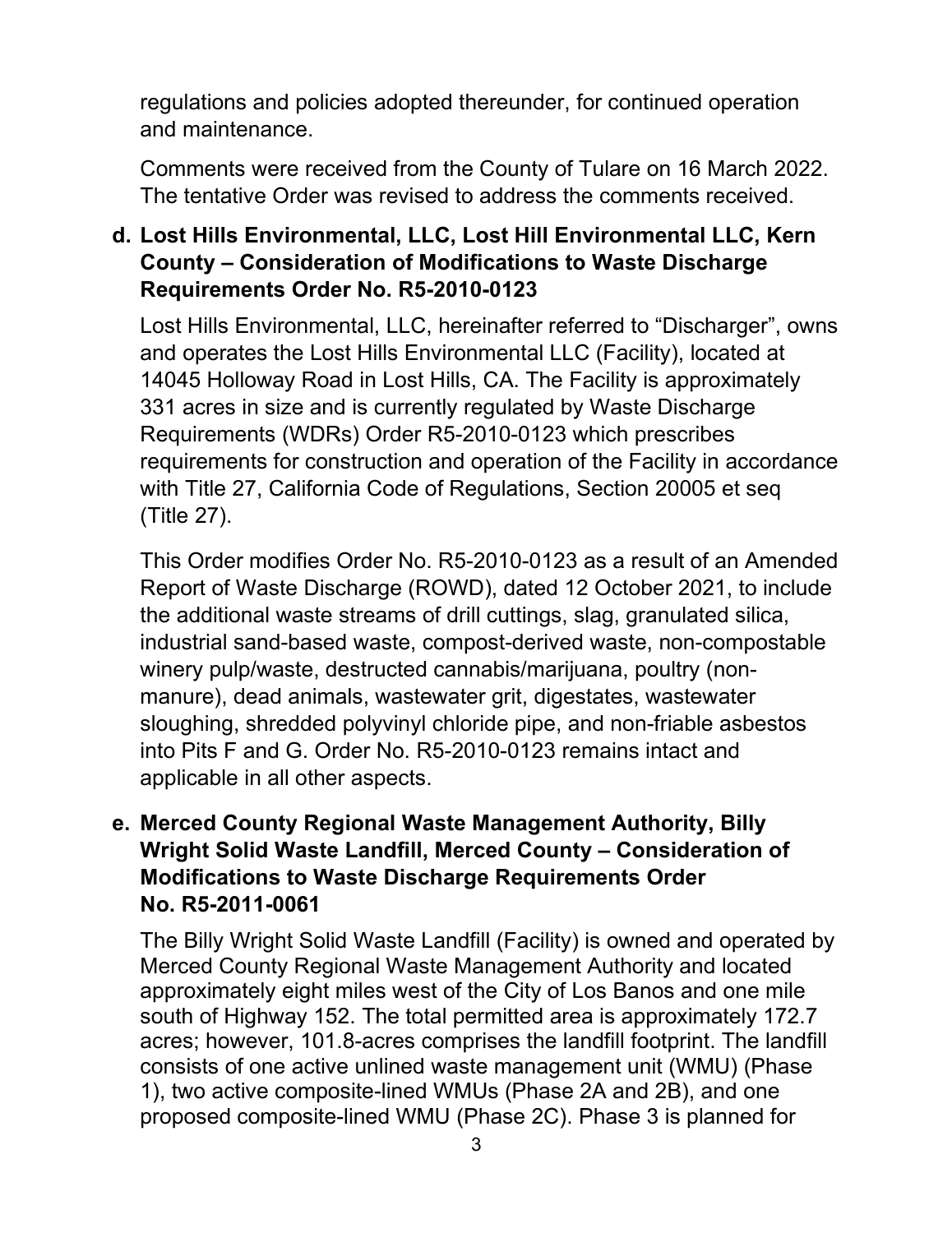future expansion. Proposed discharges of treated wood waste are to Phases 2A, 2B, and 3, which are lined with an engineered alternative composite liner system with a leachate collection and removal system (LCRS). The Facility is currently regulated by Waste Discharge Requirements (WDRs) Order R5-2011-0061, which prescribes requirements for operation and construction.

This Order modifies Order No. R5-2011-0061 by adding additional discharge specifications for the discharge of treated wood waste to the composite-lined WMUs. Order R5-2011-0061 remains intact and applicable in all other aspects.

Minor comments from the Discharger were received on 17 February 2022 and incorporated into the tentative Order.

#### **f. McCloud Community Services District, McCloud Class III Municipal Solid Waste Landfill, Siskiyou County – Consideration of Revision of Waste Discharge Requirements Order No. R5-2003-0082**

## **BACKGROUND:**

Siskiyou County Department of General Services (Discharger) owns and maintains the McCloud Class III Municipal Solid Waste Landfill (McCloud Landfill or Facility). The Facility is a Class III solid waste landfill. Champion International Corporation operated the Facility from the early 1950s as an area-fill landfill. In 1975, McCloud Community Services District began operating the Facility as a sanitary landfill. The Facility ceased accepting municipal solid waste (MSW) in July 1995, and continued to accept wood waste until July 2002, at which point the Discharger took over as the owner and operator. No hazardous wastes, radioactive wastes, or volatile and/or flammable wastes were accepted.

The Facility is located approximately one mile east of the town of McCloud. Lands within 1,000 feet of the Facility are forest land under public and private ownership. There are no permanent structures within 1,000 feet of the Facility. The Facility receives an average of 49 inches of precipitation per year. The first encountered groundwater lies approximately 190 feet below ground surface (bgs). Groundwater typically flows from northwest to southeast. Surface drainage from the Facility is toward Squaw Valley Creek, a tributary of the McCloud River which ultimately flows into Shasta Lake. McCloud Landfill covers approximately 28 acres, of which approximately 14 acres were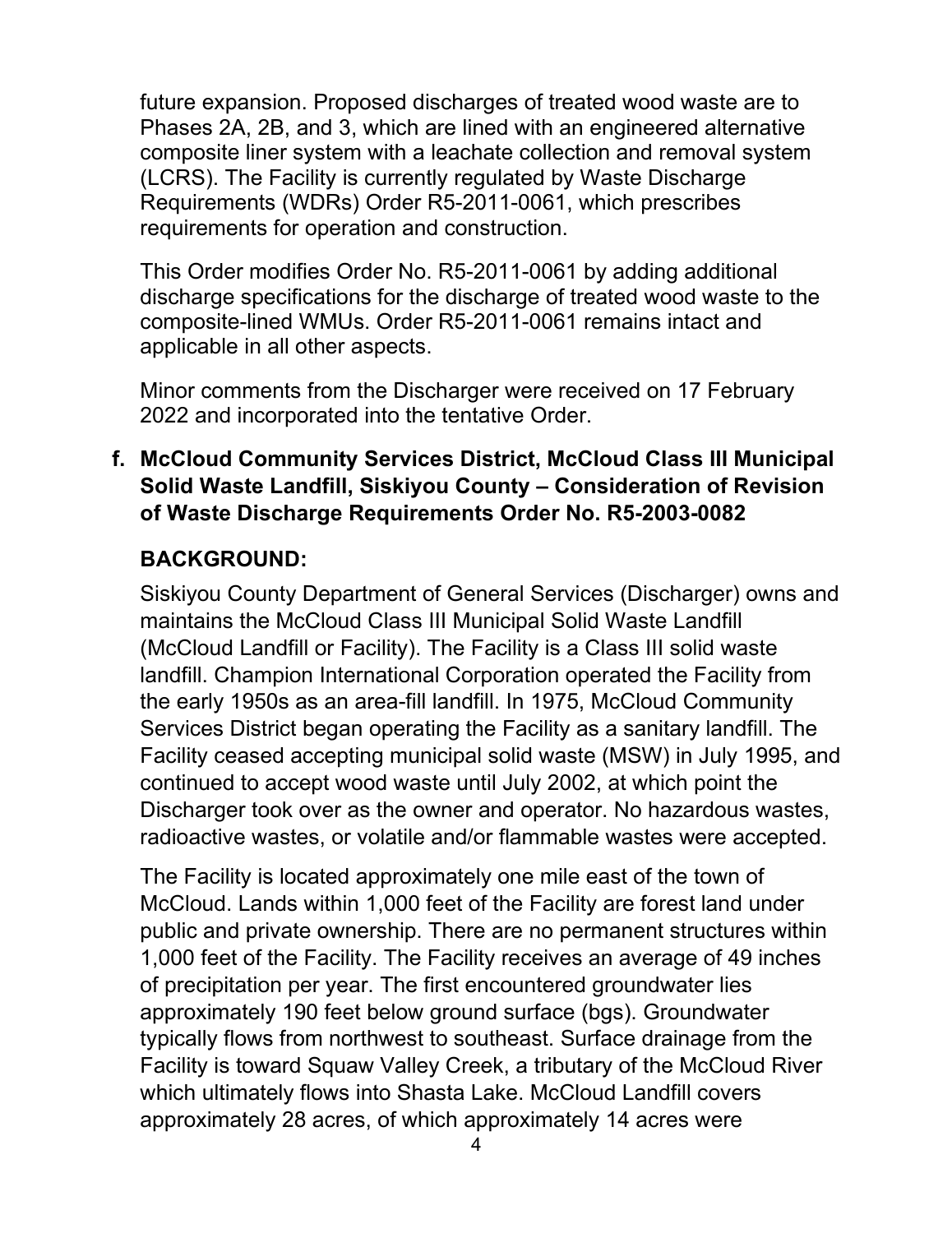associated with landfill activities, including facility operations, roads and maintenance. The Facility features a single solid waste management unit (WMU). The WMU is unlined, contains MSW and wood waste, and has no leachate control and removal system (LCRS). The Facility's passive gas venting system is constructed of two polyvinyl chloride (PVC) pipes that cross at the high point of the landfill, with the vent pipe extending through the cap.

Three groundwater monitoring wells are used for monitoring and reporting. Monitoring well OB-1 is located up-gradient of the WMU, monitoring well OB-2 is cross-gradient, and monitoring well OB-3 is down-gradient of the WMU. No vadose zone monitoring is performed at the Facility. In October 2002, the Discharger submitted the Final Closure and Post-Closure Maintenance Plan, and closure was initiated after submittal of the Revised Final Closure and Post-Closure Maintenance Plans in January 2003. Closure consisted of placing a one-foot foundation layer atop the waste, followed by a geotextile layer, a high density polyethylene (HDPE) geomembrane, another geotextile layer, and an 18 inch vegetative layer. Final Closure was completed in 2004 and the discharge of any waste at the Facility is prohibited due to the closed status.

Analysis of groundwater conditions indicates that general chemistry parameters and metal concentrations are stable and show no signs of a release. Sodium concentrations have been increasingly in recent monitoring events, but the concentrations remain relatively low (6.5 to 6.9 milligrams per liter) and the increase is seen in the cross-gradient and up-gradient monitoring points as well, indicating this is a natural variation. No volatile organic compounds (VOCs) have been detected since 2009, when bromoform was detected in OB-1 at a concentration of 0.57 micrograms per liter.

This Order updates the WDRs for the Facility as part of a periodic review, to incorporate revisions to regulations and policies adopted thereunder, and for continued monitoring of the Facility.

#### **ISSUES:**

A tentative Order was issued for public comment on 21 December 2021 with comments due by 24 January 2022. The Central Valley Regional Water Quality Control Board did not receive any comments during the comment period.